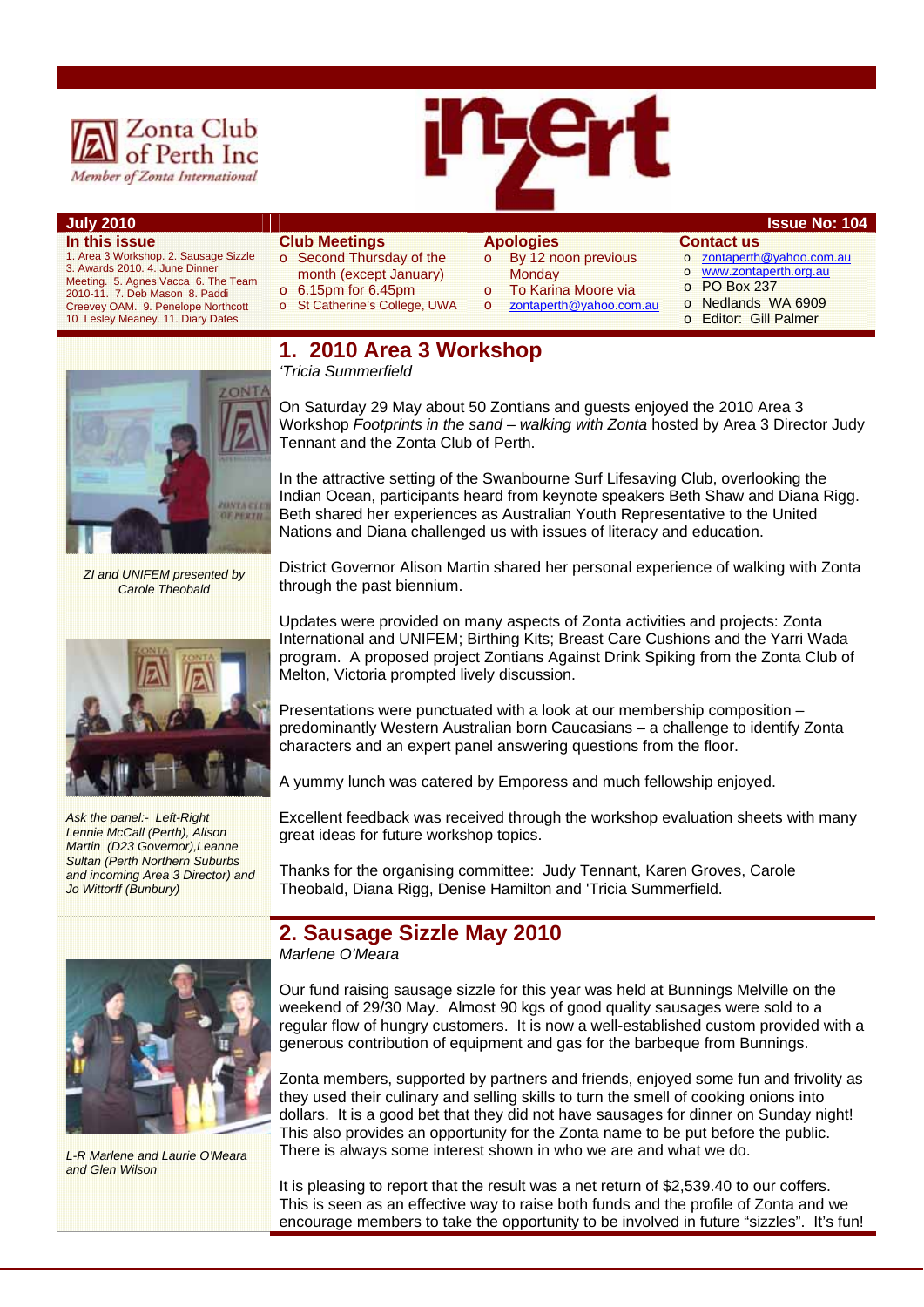# **3. Awards June 2010**

At the June meeting, our Club was proud to present two prestigious Zonta awards:

- The Young Women in Public Affairs (YWPA) Award is designed to encourage more young pre-university women aged 16-20, to participate in public and political life by recognizing a commitment to the volunteer sector, evidence of volunteer leadership achievements and a dedication to the advancement of the status of women. Our Club YWPA Awardee receives \$500 from our Club and could potentially go on to receive the District 23 Award valued at US\$1,000 or receive one of five Zonta International awards valued at US\$3,000!
- Our Club's University Education Award valued at \$2,000 is designed to help women over 25 to complete their first undergraduate degree. The candidates must demonstrate financial need, have a good academic record and demonstrate service to the community.

As you can see from these young women's profiles below, these inspirational young women epitomize the values of Zonta and we wish them well in their future careers.

# **1) YWPA Award - Georgia Westbrook**

*From the speech Georgia gave at the June dinner meeting...* 

The Young Women in Public Affairs Award was presented to Georgia Westbrook at the June dinner meeting. Georgia is a student at Presbyterian Ladies College, where she has been involved in coordinating many community activities

Last year she was elected as the College's Service Captain. This role involved educating and encouraging other students to participate in service and volunteering activities that she organized throughout the year. Recently she coordinated a Make A Difference (MAD) week at school. Each day was filled with guest speakers, fundraisers and events to create awareness, through the community, of the environment, indigenous affairs and civic and social justice.

This year she chose the service focus for the school and wider community with the theme, "The Empowerment of Women". Through fundraising activities and presentations to the school community she aims to raise the status of women. he school is already working with Women's Refuges, both in the metropolitan and rural communities.

Georgia, as yet, does not know which career path she will pursue when she finishes school. but it will be in something where she can make a difference.

She finalized her speech with a quote from Margaret Mead, *"Never doubt that a small group of committed people can change the world. Indeed, it is the only thing that ever has."* 

# **2) University Education Award - Stacy Armstrong**

*Agnes Vacca* 

The aim of this award is encourage a woman, aged 25 or over, to complete her first university degree. The recipient must have completed at least the first year of their degree and have not received financial assistance in the form of another scholarship and the like.

This year we had quite a response to the award and making the decision from the short list was difficult. The committee was unanimous in awarding the scholarship to Stacy Armstrong.

Stracy is a law student at Murdoch University and hopes to complete her degree in 2011. Stacy's volunteer work is what made her stand out from the other candidates, as she volunteers at the Gosnells Community Legal Centre. Stacy began working there as a volunteer in 2001, then was employed by the Centre from 2002 to 2007 and is now again a volunteer. Her commitment to the Centre is admirable, particularly as she is also a mum of two.

After completing her degree Stacy would like to continue working for the community in the legal field, perhaps for Legal Aid.



Larraine McLean presenting Georgia Westbrook with the YWPA Award 2010



*Agnes Vacca presenting Stacy Armstrong with the Education Award 2010*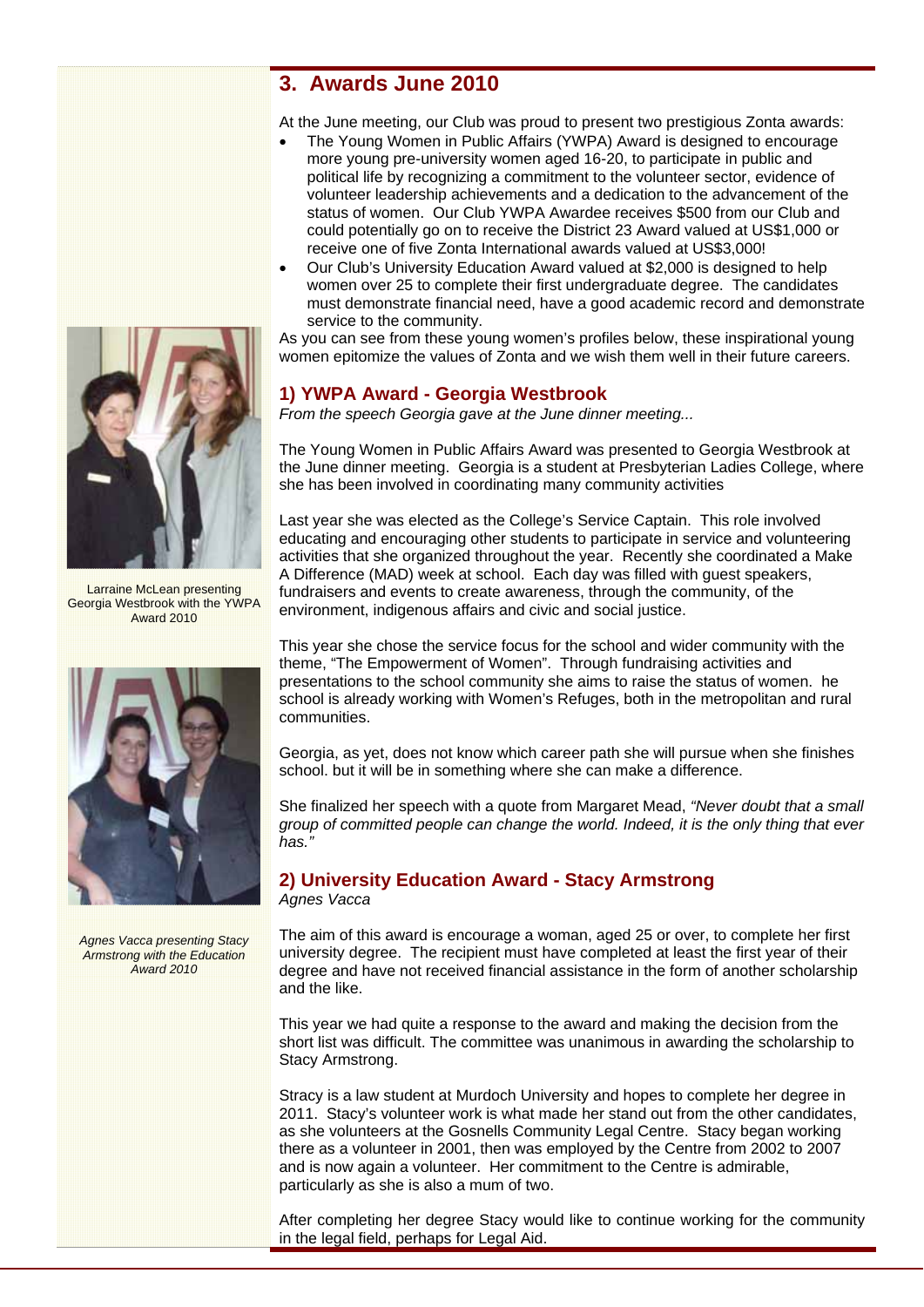

*Professor Terri-Ann White Director, Institute of Advanced Studies UWA* 

# **4. June Dinner Meeting**

*Helen Margaria* 

Our guest speaker Professor Terri-Ann White, provided us with not only an amazing array of books to read but an insight into her vision and passion for publishing in WA and her love for the landscape and stories of WA.

Terri-Ann has been instrumental in developing career opportunities in publishing here in WA, previously only available interstate or overseas. In her role as Director of University Press of WA, she has expanded the scope of books published via the University far beyond the traditional academic and historical realm, and this innovation has been a major success.

In addition she is a greater supporter of women in their creative pursuits from writing, to design and publishing and believes young women have much to offer in this arena. She has a wealth of experience in many domains of the arts, previously owner of the Arcane Bookshop, as well as many other roles. Terri-Ann's love of language and her insights into the power and use of language were most inspiring.

# **5. Agnes Vacca – Inaugural Member of Women's Advisory Council**

*Judy Tennant* 

The Women's Advisory Council was established in January 2010 by the Minister for Women's Interests, the Hon Robyn McSweeney MLC. The Council comprises 13 inspiring women who want to make a difference and improve the lives of Western Australian women. Zonta Club of Perth member Agnes Vacca has been appointed as an inaugural member of Council.

The Council made its first public appearance recently when it hosted the *Women of the 21st Century Symposium* at the Burswood Entertainment Complex. In her address to Premier Colin Barnett, Minister McSweeney and the 250 women present, Chair of the Council, Maria Saraceni said *"There remains much to be done to address continuing inequity for women"*.

The Council has chosen, as one of its priority areas, women and their economic security.

It is important not only to discuss but to develop recommendations relating to key issues including access to superannuation benefits, independent source of income (self-reliance), increased education levels not corresponding with higher incomes, impact of stereotyping of women in the media and the ongoing effects of that stereotyping, and the under-representation of women in leadership and decisionmaking roles.

The Symposium consisted of key note addresses and concurrent sessions which included topics such as Education, Employment, Women and Leadership, Small business and training and workforce development.

The Small Business Segment was facilitated by Agnes and PKF Chartered Accountants and Business Advisors.

The recommendations from the Symposium were presented to the Minister at the end of the day, and will be prioritised to form the work of Council during the coming year.

*Members of the Women's Advisory Council Chair: Maria Saraceni* 

| <b>Ms Kate Davis</b> | <b>Ms Penelope Northcott</b><br>(Zonta Club of Bunbury)                                   | <b>Ms Anne Deanus</b> |
|----------------------|-------------------------------------------------------------------------------------------|-----------------------|
| Ms Lily Chen         | <b>Professor Lesley Cala</b>                                                              | <b>Ms Anne Deanus</b> |
| Ms Agnes Vacca       | <b>Mrs Annette Chivers</b><br>(PKF and Zonta Club of Perth) (Manager, Zonta House Refuge) | <b>Cr Julie Brown</b> |
| <b>Mrs Pat Twiss</b> | <b>Ms Amanda Lovitt</b>                                                                   | Ms Jill Hill          |



*Agnes Vacca* 

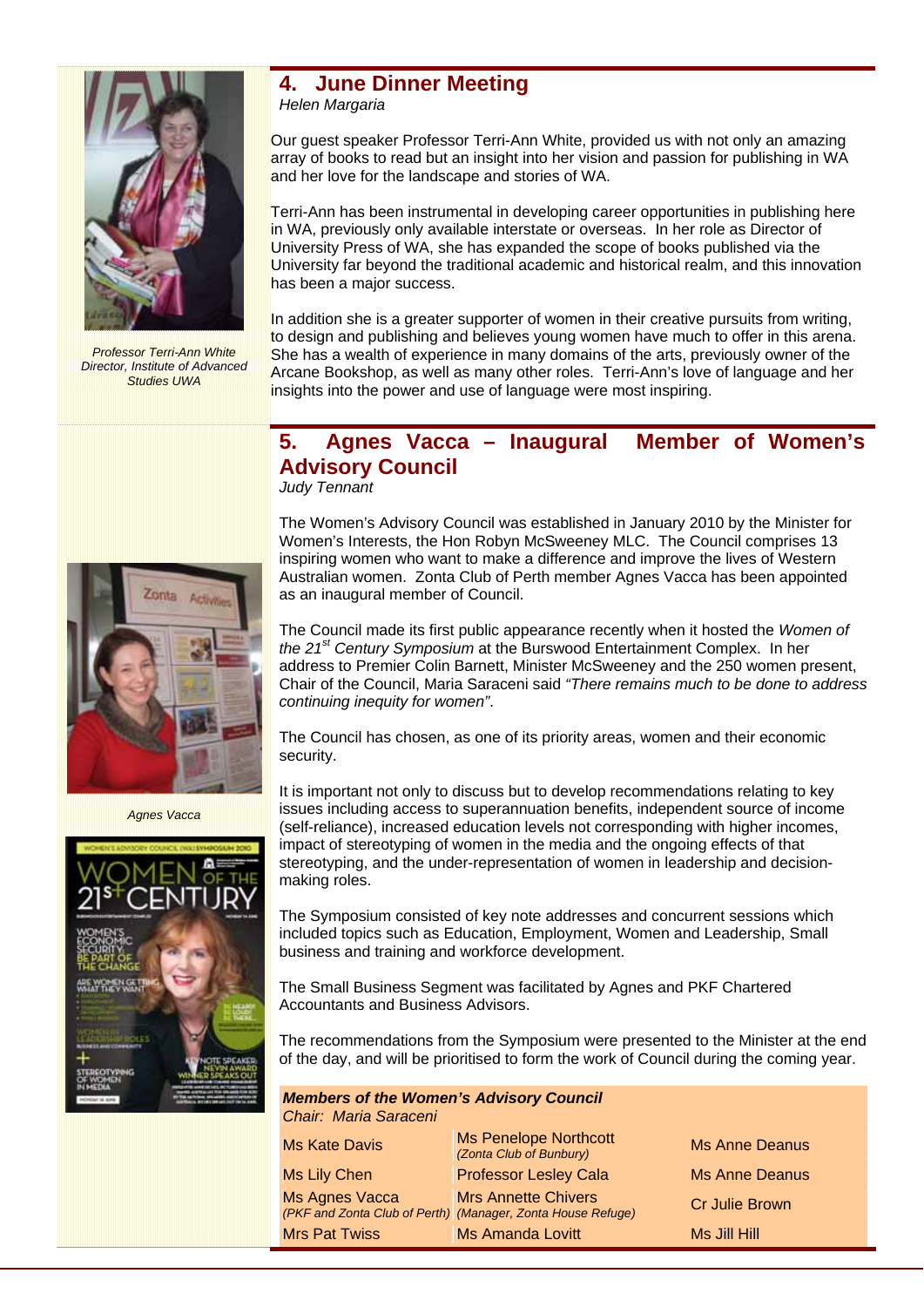

*Incoming President, Mary Gurgone, presenting outgoing President, Carole Theobald, with a bouquet* 



*The Board L-R Wendy Atherton, Joy Zec,Lyn McArthur, Margaret Medcalf, 'Tricai Summerfield, Mary Gurgoen, Bec Christou, Agnes Vacca, Larraine McLean and Karina Moore* 

# **6. The Team 2010-11**

President Mary Gurgone Treasurer Karina Moore Secretary Bec Christou

Vice President1 Larraine McLean Vice President2 / Parliamentarian 'Tricia Summerfield<br>2<sup>nd</sup> year Directors Agnes Vacca, Lyn M<br>1<sup>st</sup> year Directors Wendy Atherton, Jo Correspondence Secretary / Archivist Margaret Medcalf

# *Events and Fellowship Team*

Sharron Hickey, Freda Jacob, Lois Joll, Lyn McArthur, Marlene O'Meara, Diana Rigg and Glen Wilson.

*PR and Archives Team*  Gillian Palmer (Coordinator) , Debbie Mason, Lennie McCall, Margaret Medcalf and Carole Theobald (Mentor).

50 years or older.

# Agnes Vacca, Lyn McArthur Wendy Atherton, Joy Zec

## *Awards and Holiday Team*

Donella Caspersz, Denise Hamilton, Wendy MacGibbon, Larraine McLean (Coordinator), Jean Oldham, 'Tricia Summerfield (Mentor), Agnes Vacca and Joy Zec

*Service and Advocacy Team*

Wendy Atherden, Sciona Browne, Fiona Crowe, Karen Groves (Coordinator), Katina Law and Judy Tennant.

### *Membership and Program Team*

*At the June meeting, the club was delighted to learn that we had an Australian Gold* 

contested by a state crew each year. The average age of the crew members must be

*Medallist in our midst – all Deb's hard work had paid off! Congratulations!* 

Deb advises that the race was the "Masters Interstate Women's 8", which is

Jill Anderson, Roslyn Budd, Bec Christou (Coordinator), Val Gandossini, Marg Giles (Mentor), Helen Margaria and Lesley Meaney.

## **7. Deb Mason – Gold Medal Winner**  *Deb Mason*



CONGRATULATIONS

The winning time was 3 minutes, 30.04 seconds, which was a winning margin of 0.04 seconds. It was a new Australian Record Time, beating the old one by 5 seconds. Winners – WA, second – NSW, third – QLD. I was in the number 3 seat, which is third from the right as you look at the photo

below. WA is closest to the camera (Black and Gold). The finish line photo below, looks odd as it is in "Real Time" and the only point it focuses on is the finish line and the camera reconstructs the photo in reverse from that point, hence it all looks like very bad timing.



*Weeha! Deb Mason displays her "Masters Interstate Women's 8" gold medal*